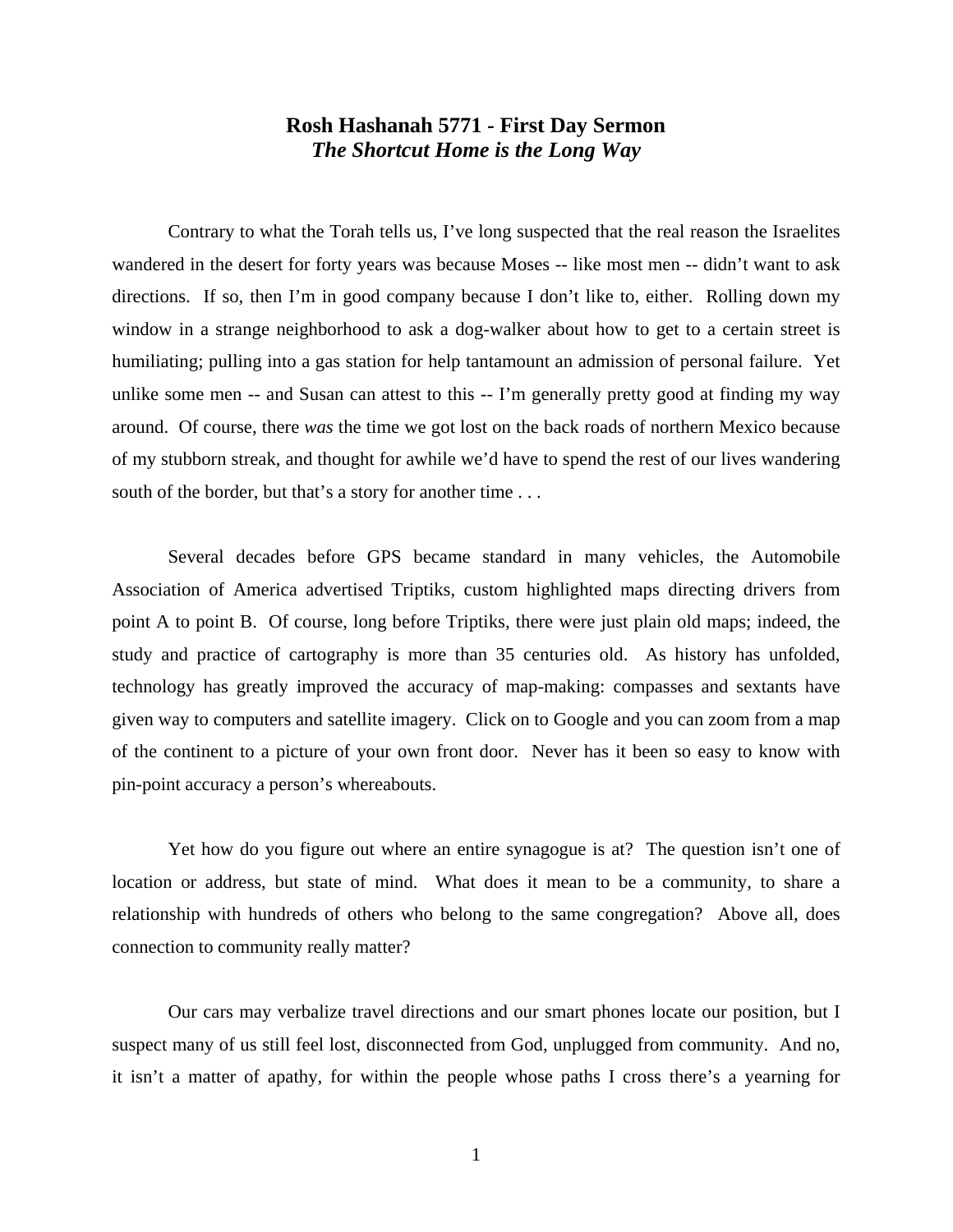direction and meaning, a longing to know why God put them on this earth, and where they should be heading in life. They're thirsty and hungry for meaningful fellowship with others who have the same questions.

I can speak with some authority because I'm one of these people. Over the past year I've struggled with my own feelings of spiritual disconnect. Shocked at my confession? Don't be. Rabbis are like other human beings . . . only more so. Imagine a book you love, a story whose narrative resonates deep within your soul. But if you hold its pages too close to your face, the letters become blurred, the text illegible. Living and breathing synagogue life 14 or 15 hours a day, six or seven days a week, it's easy to get caught up in the everyday minutiae of synagogue business. I know I'm not alone in this. I've heard other rabbis make the same observation . . . I've also heard over-worked physicians, teachers and social workers complain that that they become so absorbed in the day-to-day that they forget the sense of mission that once animated their work as a calling.

But if I've learned one thing over the past 47 years, it's that no one simply stays connected to anyone or anything. If they are genuinely meaningful, relationships require renewal at given intervals. We all know that married couples have to rekindle that romantic spark from time to time, while parents frustrated with the unruliness of their children's behavior need to step back periodically and remind themselves why they wanted kids in the first place. If something is worth knowing, it's worth relearning time and again.

Several months ago I decided to rediscover my own relationship to Jewish community . . . by getting away from this building and all the people connected to it -- people whom I dearly love and whose relationships I cherish. I hear the words of poet Walt Whitman calling: "Afoot and light-hearted I take to the open road, healthy, free, the world before me, the long brown path before me leading wherever I choose . . ." This morning let's you and I hit the open road. I promise I won't get us lost, and you'll be back in plenty of time for lunch with the family!

When I was in high school back in the late seventies, there was a top-forty hit from the band *Supertramp*, which received a lot of air-play at the time: (sing) "So you think you're a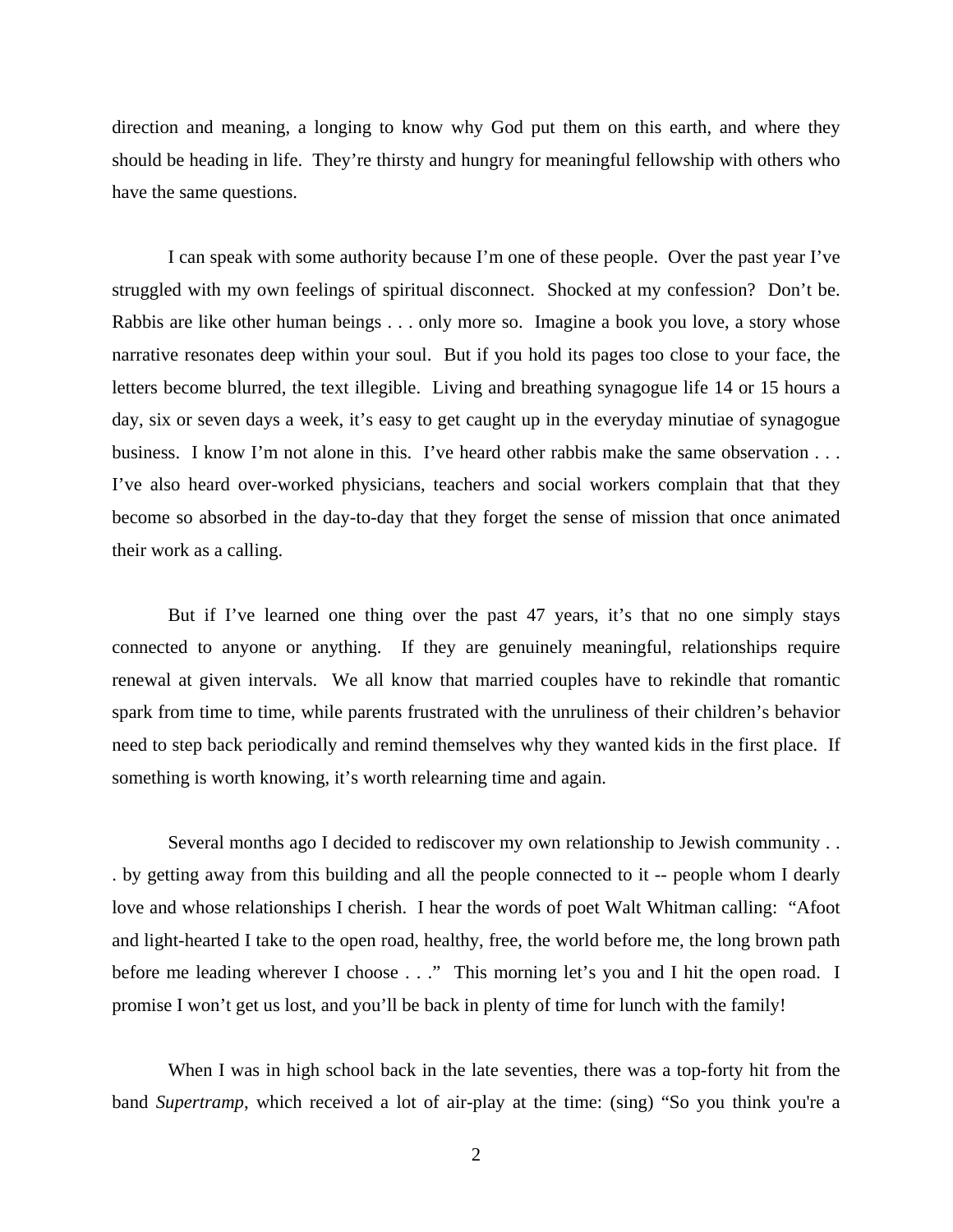Romeo/playing a part in a picture-show . . . Take the long way home/Take the long way home . . ." Musician Roger Hodgson, who wrote the song, explained that the lyrics were about the convoluted journeys we take in life which, if we're fortunate, eventually lead us "home" to the spiritual and emotional place we inhabit inside ourselves. Often the long way around ends up as the short cut to understanding the value of getting back home.

Of course, Jews have known this for thousands of years. Consider God's first words to the world's first Jew found in the book of *Genesis*: "מָאֲרָצְךָ מֵאֲרְצְדָ ַ נְמְבִית אָבִיךְ אֶל־הָאָרֶץ אֲשֶׁר אַרְאֶךָ .And the Lord said to Abram: Go forth from your land, from the place of your birth, from the house of your father, to the land that I shall show you" (*Genesis* 12:1). Most of the verse is about departing familiar territory. For Abraham to connect with something larger than himself, he needed to journey beyond the boundaries of self.

We won't need to travel quite as far as our ancestor. In fact, the first stop on our journey to connection with Jewish community is on the 600-block of East Adams Street in downtown Jacksonville. We pull into a small parking lot next to a low-slung complex of nondescript building and trailers beside the Hart Bridge Expressway. This is the home of the Sulzbacher Center for the homeless, the temporary residence of more than 350 men, women and children, including numerous families. Sulzbacher offers far more than a roof and a meal; its mission is to help residents get back on their feet, to find jobs, housing and recover their self-respect and dignity as productive members of society.

The folks who run Sulzbacher aren't Jewish, but their *modus operandi* is straight out of Maimonides and the classic Jewish ideal that the highest rung of *tzedakah* is to help those in need become self-supporting. The staff here has never heard of Maimonides or the Hebrew word *tzedakah, y*et they're doing Jewish work; Torah *is* happening at 611 East Adams Street.

After we meet the folks at the Sulzbacher Center, we head south on I-95 to rendezvous near Palatka with a volunteer party from the environmental group, St. Johns Riverkeeper. Each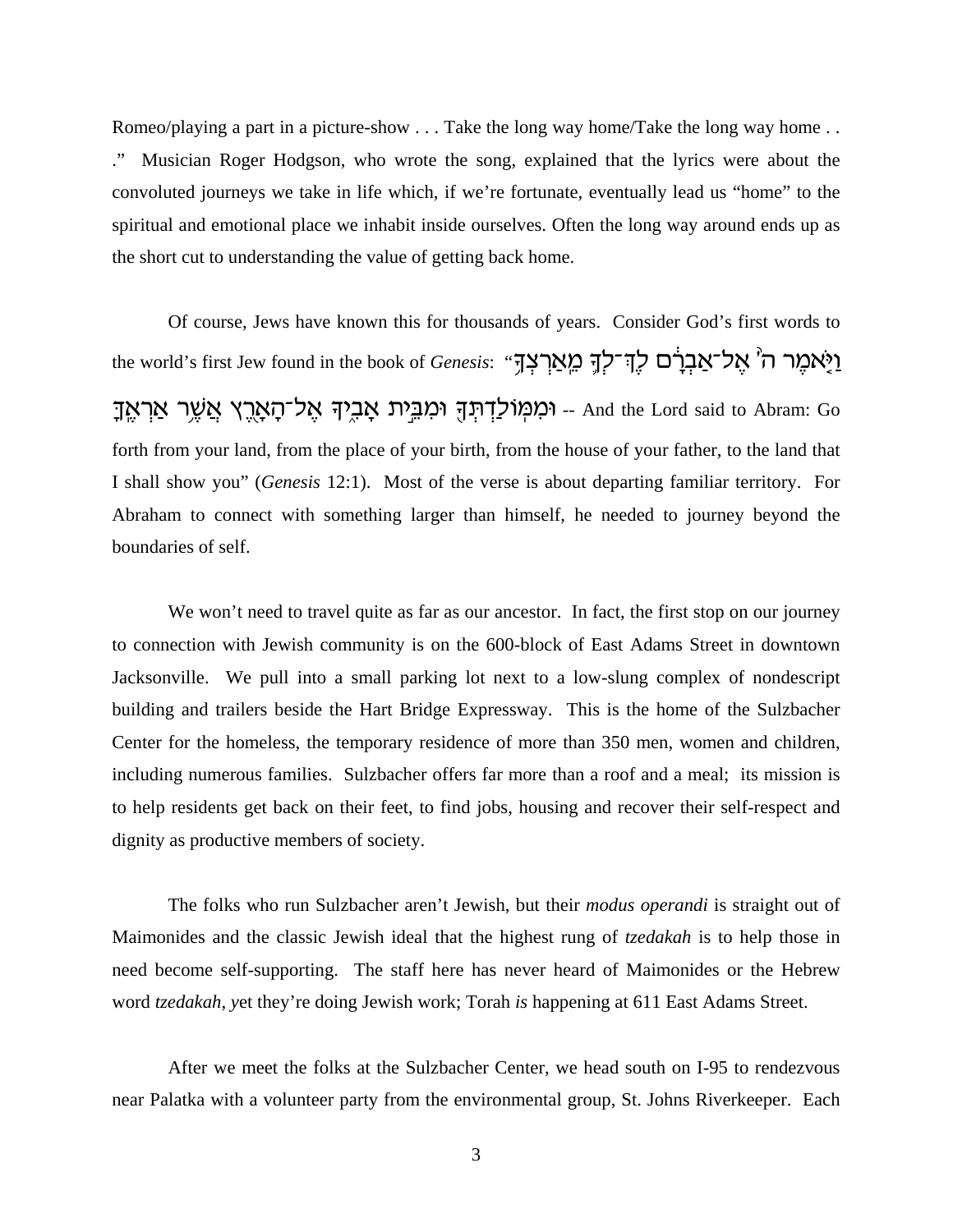Sunday afternoon throughout the year, caring individuals spend several hours canoeing the tributaries of the river, picking up the trash which degrades the waterway running through our community. These folks who are so passionate about the St. Johns don't know anything about Judaism's innate environmentalism, which celebrates the rhythms of the seasons and the blessings of earth and water, but their voluntarism does reflect the Torah's teaching that we are God's partners in protecting the gift of this world and the marvels of creation.

We travel all over the city. We sit in on a planning forum for OneJax, an interfaith organization that promotes respect and tolerance among different religions, races and cultures. We stop by Touchstone Village, a residental center for youth at risk, and pay a visit to Oceanside Organics, a family-operated buyers group engaged in Community Supported Agriculture. None of these are Jewish organizations, but they are all engaged in different dimensions of God's work -- their values reflect the imperative of Jewish tradition that our task is *l'taken olam b'malkhut Shaddai* -- to repair the world of God's sovereignty.

"That's just lovely, rabbi," someone might say, "But how, exactly, does this relate to creating a more meaningful synagogue community?" I will tell you how: the dedicated volunteers in all these organizations know they are making a difference in the life of their neighbors -- and that, my friends, is both the reason for being connected as well as its reward. A wise man observed, "Sometimes the heaviest burden is having no one to carry." There is healthy gratification in knowing that you've had a positive impact on someone else's life -- it feels good and connects you to something far larger and more enduring. An agenda of loving-kindness possesses the power to move a community to the highest ground of our noble tradition, and in so doing, ends up strengthening the relationship between people engaged in sharing the holiness of *mitzvah* work with one another.

But equally important, a connection to the greater Jacksonville in which we live has the potential to dramatically transform the spiritual character of what goes on in this building. Let's swing back on to Crown Point Road, and turn into the Center's main gate. We park the car and go inside for services. Maybe it's the first day of Rosh Hashanah, though it could just as easily be a weekday evening *minyan* in the Witten Chapel. Maybe it's Shabbat morning, or perhaps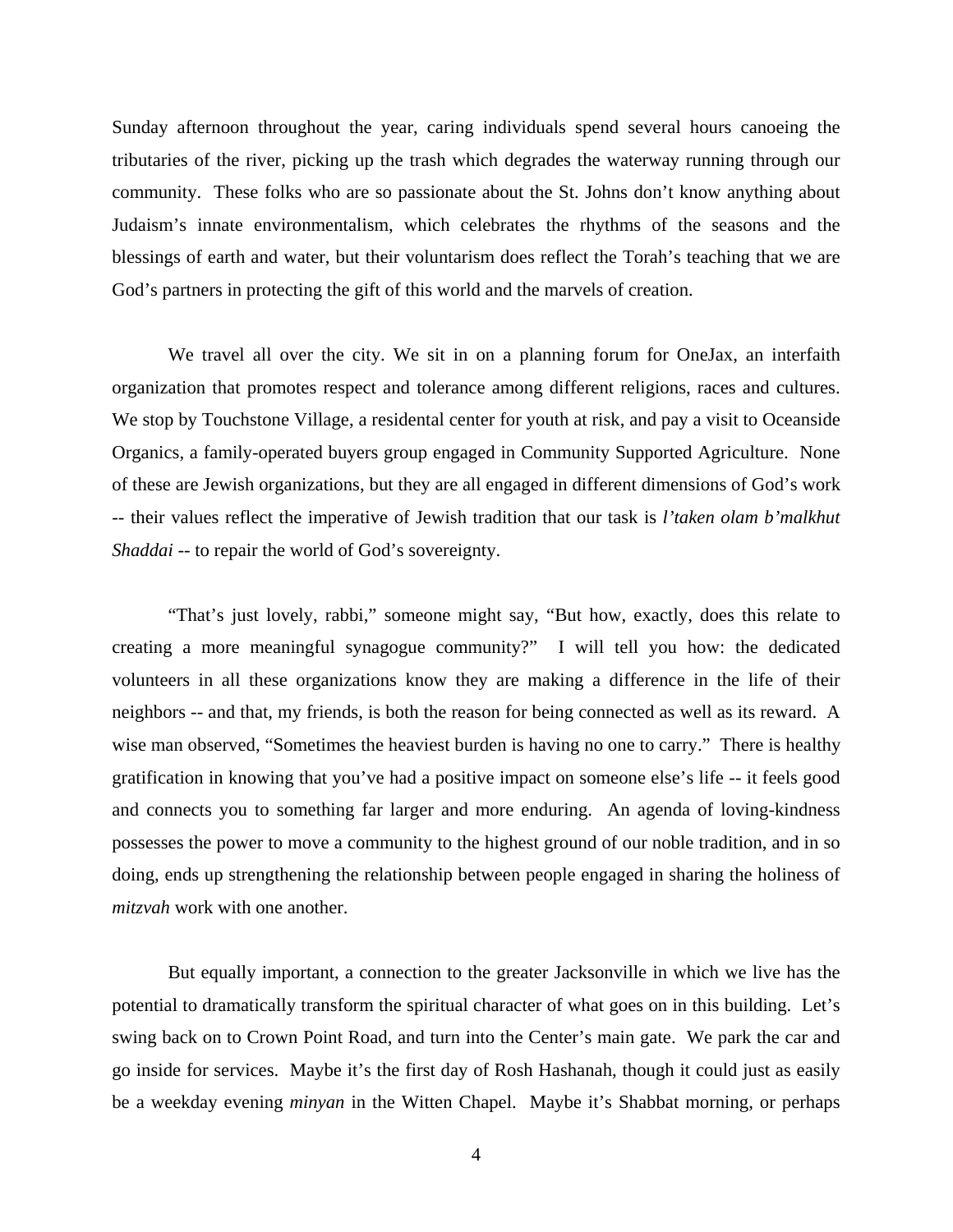every day of the year rolled into one. But with the images of what we've witnessed today still fresh in our minds, the words of the *siddur* are more than just one-dimensional words on a page. Instead, they've become keys to open life's treasure chest of meaning, animated by the spirit of everything we've seen in our journey of re-connection.

The sentiments of the Psalmist dance off the page of the daily service: "עֹשֶׂךָ מְשִׁפָּ יהוֹה מַתְּיר אַסוּרֵים - לַעֲשׁוּקִים נֹתֵן לְחֵם לָרַעֲבִים יִהוָֹה מַתְּיר אֲסוּרֵים -- God brings justice to the oppressed, providing food for the hungry, and freeing the bound" (*Psalm* 146:7). Well, that's exactly what we witnessed today -- for we saw prayer transformed into action as human beings became instruments of the divine. More words from the *siddur* leap out at us: "מה־רַבּ<sup>וֹ</sup> ַ אֲצֶרֵץ קִנְיָנֵךְ (עֵעֲשָׂיךָ ה' כֻּלָּם בִּחָכְמֶה עָשָׂיתָ מָלְאֶה הָאָרֵץ קִנְיָנֵךְ -- How great are Your works, O Lord, you fashioned them all with wisdom, the world is filled with Your creations" (*Psalm* 104:24). Wasn't it this reverence for God's world that guided the hands and hearts of those cleaning our river?

Everything contained in the Torah scrolls we house in the ark attests to a vibrant community of eternal values . . . but to feel them we need to see them, to embrace them we must experience them. And that, my friends, we can't do in this room. To truly sense the sanctity of this space we have to express its values by living them together in the real world beyond the exit doors. Did you know that Jewish Law requires synagogues to have windows? To pray to God as a community presupposes our collective ability to gaze through the windows of the sanctuary at the world in which we live with each other. And if we really get it right, our prayers themselves became the panes of glass in the window, the means by which we relate to the joy and sorrow, the beauty and hardness of the world around us.

Forty-five years ago, the distinguished Jewish theologian, Abraham Joshua Heschel, traveled from Manhattan's Jewish Theological Seminary to march the 51-mile distance from Selma to Montgomery alongside the Reverend Martin Luther King Jr. When questioned why he chose to abandon his Ivory Tower in New York City, Heschel's reply was profound: "When I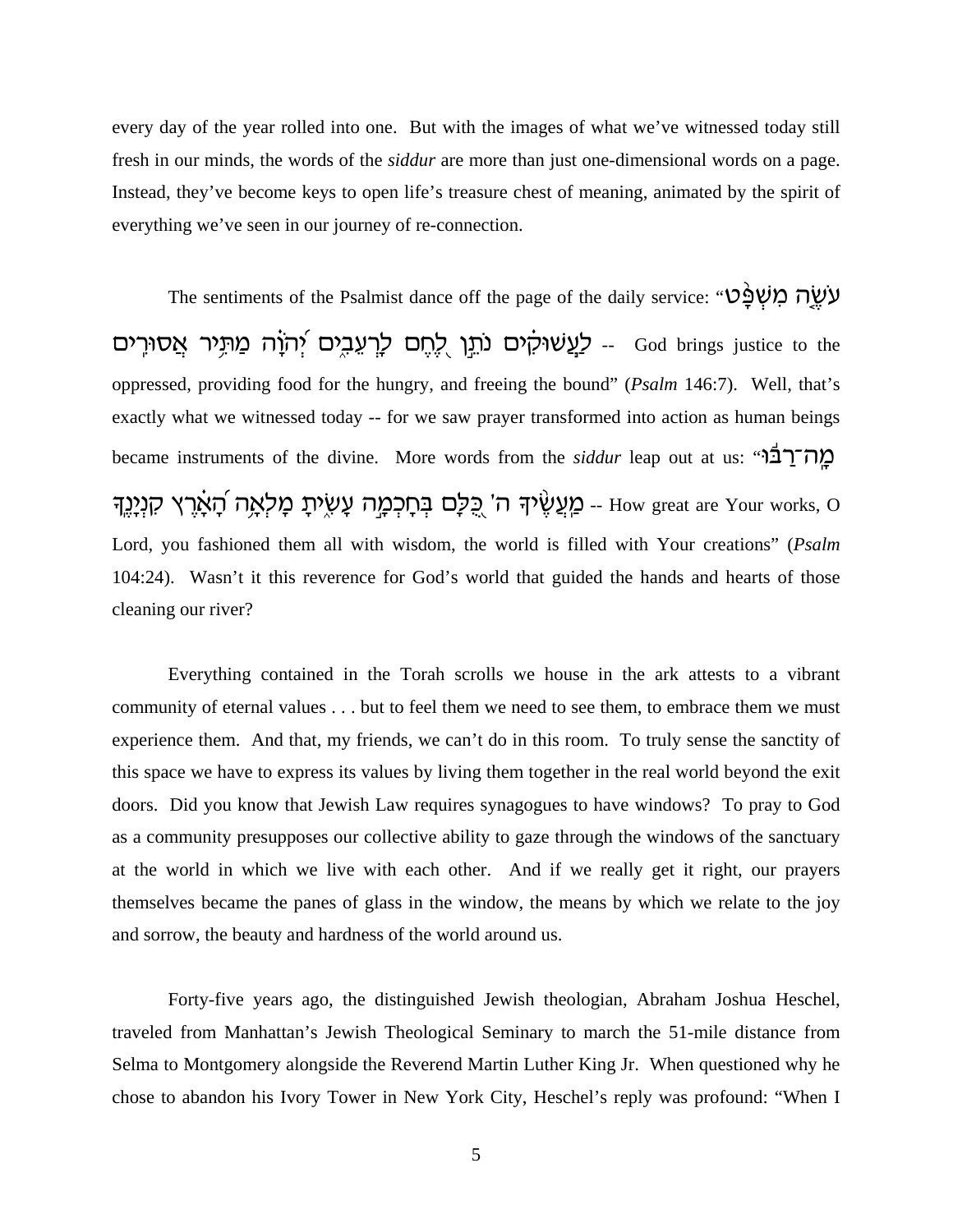marched in Selma, my feet were praying."

In the coming year, as a community we need to begin to pray with our feet, with our hands, with our backs, our eyes, and our ears. We need to take the words of the *Siddur* at face value, when the liturgy exclaims: "בְּל עַצְמֹתַיׁן (תֹאמַךְנָהׁ ה' מֵי בָֿמִוֹךָ מַצְיל עֻנִי מֵתְזֶק מְמֵנִי וְעֲנֵי וְאֲבִיוֹן מִגּזִלְוֹ All my bones exclaim: Lord, who is like You, saving the weak from the powerful, the needy from those who would prey on them?" (*Psalm* 35:10). What is it to pray with all our bones? It is to leave this room . . .not by turning our backs on the ark, not by closing our *siddurim*, but by carrying the message of Torah into the larger world as a Jewish community, having faith that together we *can* make a difference, and in so doing, give deepest expression to the Jewish values that connect us to our ancestors and the dreams of a decent tomorrow that link us to our children.

The journey is already beginning. On the eve of Sukkot our USYers will host a group of families from Sulzbacher for dinner in the Sukkah. The following morning Neil Armingeon, the St. Johns Riverkeeper, will join me on the pulpit as together we weave the environmental *motif* of Sukkot into a lesson of communal empowerment about how our congregation can protect the vital river that runs through our city. This year for the first time we will participate in a communal interfaith Thanksgiving service sponsored by OneJax, and Audrey Moran, the Executive Director of the Sulzbacher Center, has already accepted my invitation to speak to us at Shabbat services in November about what we as a synagogue can to combat homelessness in Jacksonville. In the coming months you will encounter more representatives from the non-Jewish community joining us for worship on Shabbat and holidays, and you will hear me encourage our engagement in fellowship, prayer, and social action outside of this building -- not because we seek an alternative to this sacred space, but rather to return to it with new eyes and perspective.

But let's be clear. This is not about jump-starting a social action committee. Above and beyond the realm of committees and calendar, we are talking about a paradigm shift, one in which Jewish values shape our congregational agenda in the larger world, while the concerns and needs of the larger community shapes what we experience as Jews here in the synagogue.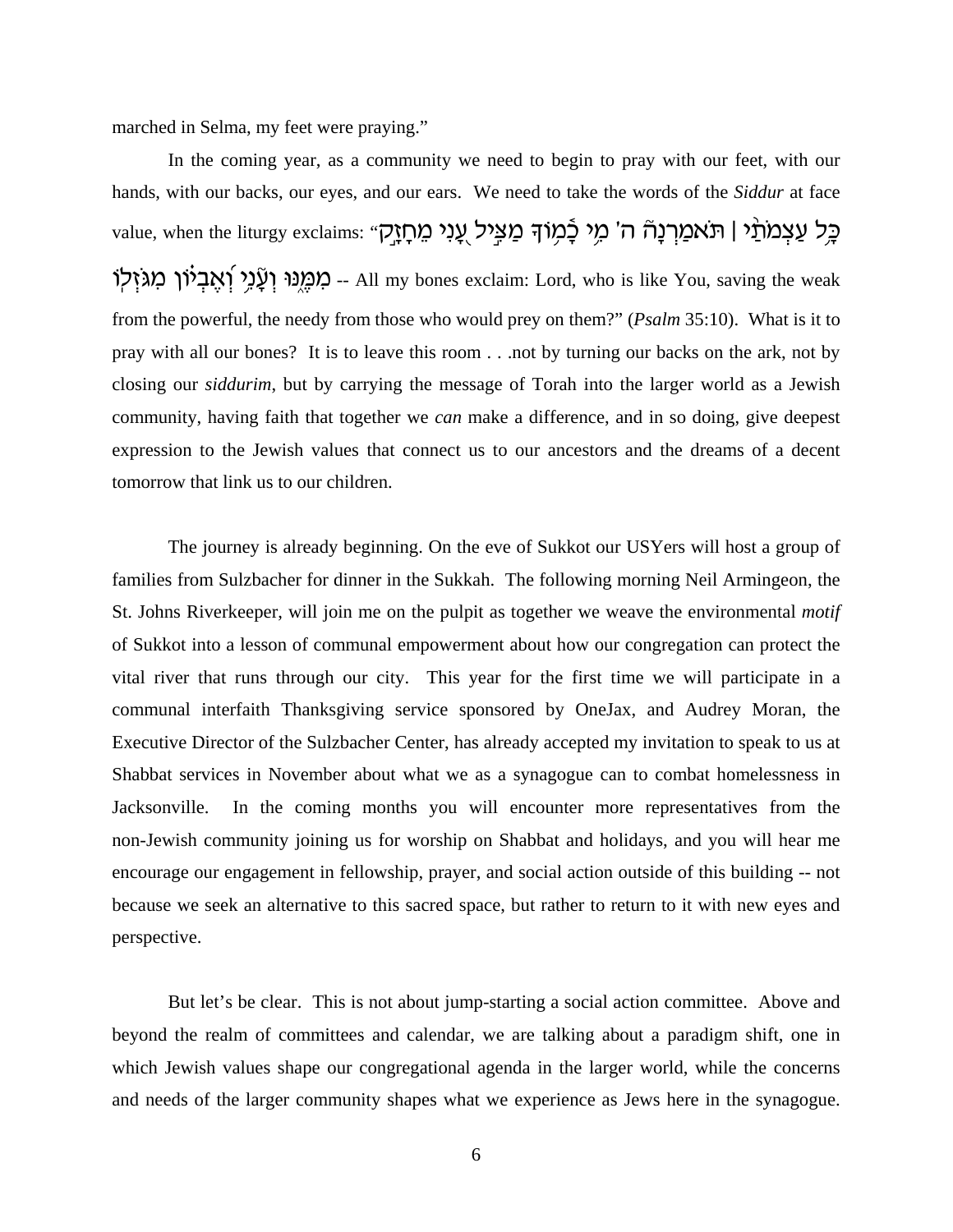This isn't about programming, but rather cultural transformation, being a different kind of *shul*, embracing a new way of thinking that is as old as Sinai yet as new as the unanticipated challenges of tomorrow. It's about returning to the roots of our tradition, but traveling to uncharted realms. It's about taking the long way home because it's the shortest distance between where we are and where we need to be.

More than two centuries ago, the great Bratzlaver Rebbe told the following story: Once a poor shoemaker in Cracow named Avrum dreamt about a great treasure buried under a bridge next to a palace in Vienna. After experiencing the same vivid dream night after night, the shoemaker finally resolved to go to the Austrian capital. He traveled on foot for many weeks, finally reaching Vienna and locating the very spot of which he dreamt -- everything was exactly as he had envisioned it. Yet despite having reached his goal, the shoemaker was uncertain about what to do next. He did not dare dig on place property -- to do so would invite unwanted attention and most likely his arrest.

Just then an officer of the royal guard passed by and asked suspiciously, "What are you doing standing here?" Taken by surprise, the shoemaker blurted out the truth of how and why he came to Vienna, expecting to be clapped into irons at any moment.

To his astonishment, however, the officer burst into laughter. "Leave it to a Jew to be obsessed with such foolish dreams of hidden treasure! Listen, my friend, I, too, recently had a dream about great riches hidden in the miserable cellar of a hovel owned by a Jewish shoemaker in Cracow named Avrum. Why, half the Jews in Cracow are probably named Avrum; as for the shoemakers among them, no doubt most of them live in hovels! You don't see *me* chasing after some foolish fantasy. There is no treasure here, Jew; go home, I say, go home."

In relating his dream, the officer of the royal guard accurately described the shoemaker's house. And so with a racing heart, Avrum returned home as quickly as he could, dug under his cellar, and found the treasure. He said, "Now I know that I had the treasure all along. Yet to find it, I had to first travel to Vienna."